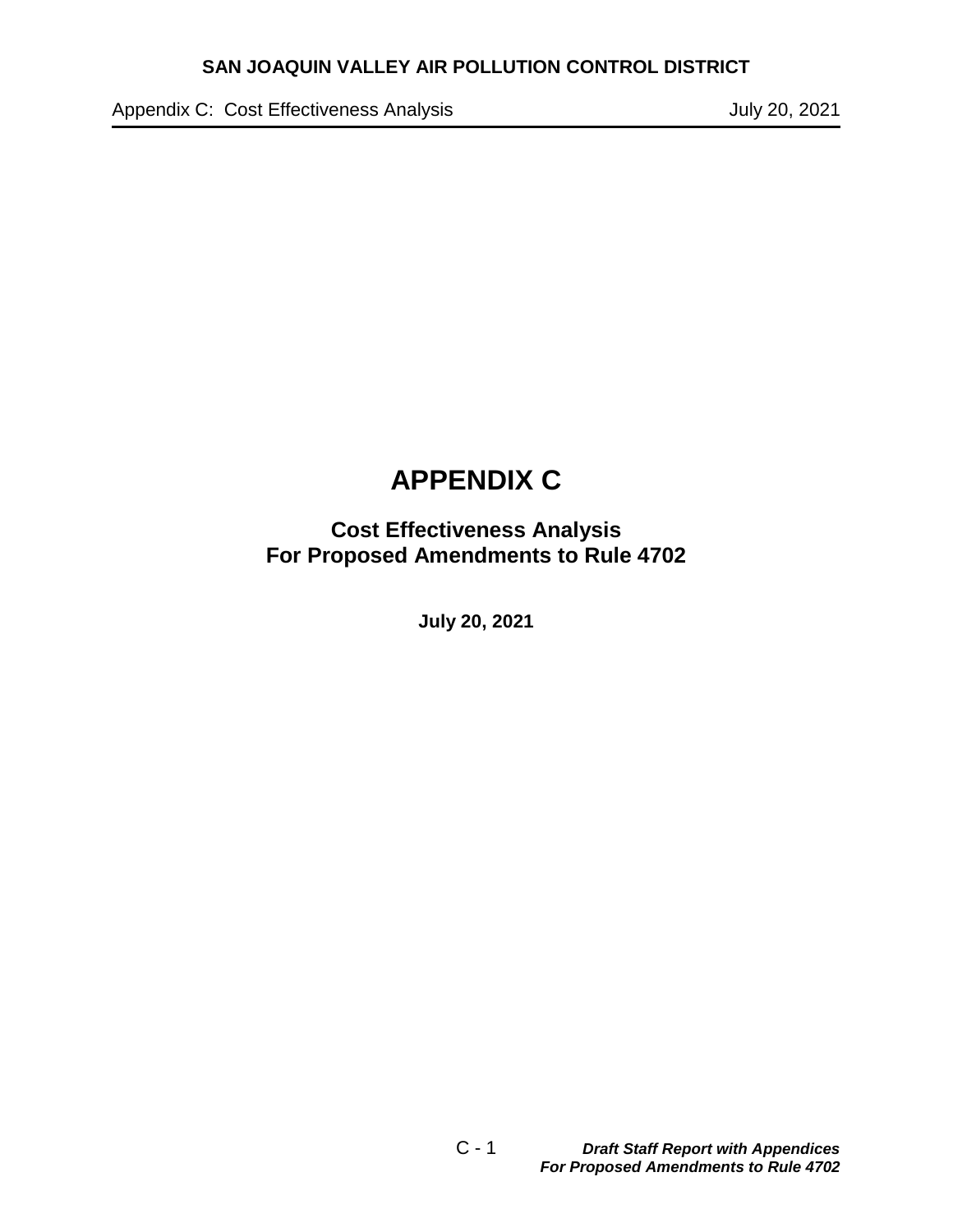Appendix C: Cost Effectiveness Analysis **Analysis** July 20, 2021

This page intentionally blank.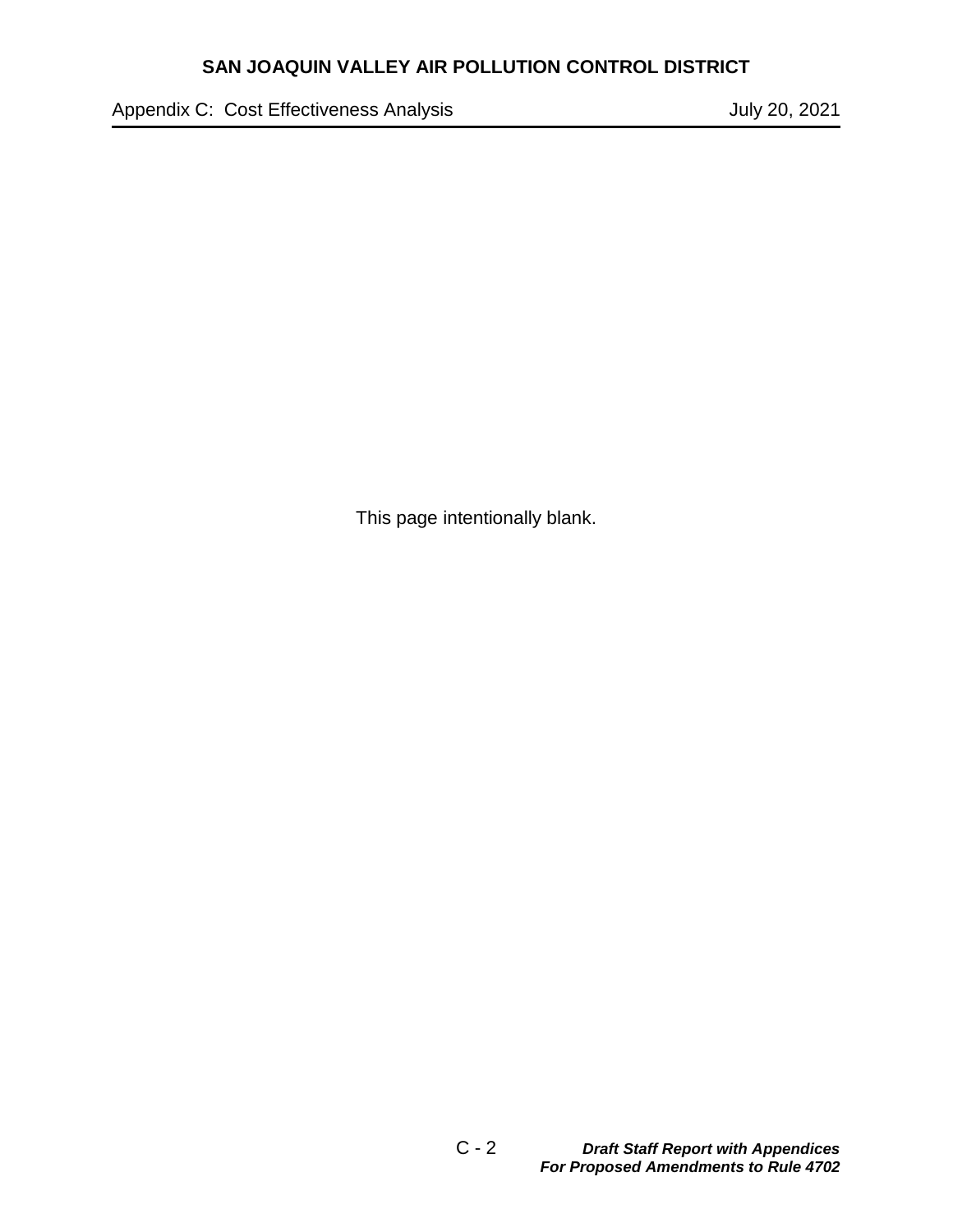#### Appendix C: Cost Effectiveness Analysis **Analysis** July 20, 2021

#### **COST EFFECTIVENESS ANALYSIS FOR PROPOSED RULE 4702**

#### **I. SUMMARY**

The California Health and Safety Code (CH&SC) Section 40920.6(a) requires the District to conduct both an absolute cost effectiveness analysis and an incremental cost effectiveness analysis of available emission control options before adopting each Best Available Retrofit Control Technology (BARCT) rule. The purpose of conducting a cost effectiveness analysis is to evaluate the economic reasonableness of the pollution control measure or rule. The analysis also serves as a guideline in developing the control requirements of a rule.

Absolute cost effectiveness of a control option is the added annual compliance cost to meet the proposed rule's requirements, in dollars per year, divided by the emission reduction achieved in tons of pollutant reduced per year.

[Table 1](#page-2-0) shows the costs and the results of the cost effectiveness analysis for engines in the District inventory that are greater than 50 bhp, and that would have annualized costs and emissions reductions due to the proposed rule amendment. District staff estimates that operators will need to retrofit, replace, or update a permit for a total of 594 engines to comply with the emissions limits proposed in Rule 4702. Costs and emission reduction calculations for engines that may need to be replaced is based on the assumption that they will be replaced at the end of their useful life. Additionally, for engines that are currently source testing below the proposed limits, a capital cost of \$2,000 was allocated for the high end potential cost associated with a required permit amendment. It is due to this estimated permitting fee that the cost effectiveness values for AO Rich Burn engines 14 ppmv and 20 ppmv range from \$0 to up to approximately \$23,000-\$26,000.

| <b>Compliance Scenario (Current Permitted</b><br><b>Limit to Proposed New Limit)</b> | <b>Expected Cost-</b><br><b>Effectiveness</b><br><b>Per Engine</b><br>(\$/ton) | <b>Cost Effectiveness</b><br>Range<br>(\$/ton) |  |
|--------------------------------------------------------------------------------------|--------------------------------------------------------------------------------|------------------------------------------------|--|
| <b>AO Lean-Burn</b>                                                                  |                                                                                |                                                |  |
| Replace Engine 50 ppmv to 11 ppmv                                                    | \$13,120                                                                       | $$10,257 - $15,989$                            |  |
| Replace Engine 70 ppmv to 11 ppmv                                                    | \$3,426                                                                        | \$3,426                                        |  |
| Replace Engine 80 ppmv to 11 ppmv                                                    | \$4,753                                                                        | $$2,199 - $6,894$                              |  |
| Replace Engine 150 ppmv to 11 ppmv                                                   | \$2,526                                                                        | $$1,143 - $4,607$                              |  |
| Convert to Rich Burn 90 ppmv to 11 ppmv                                              | \$21,857                                                                       | $$18,088 - $25,682$                            |  |
| Convert to Rich Burn 150p ppmv to 11 ppmv                                            | \$9,013                                                                        | \$4,297 - \$18,474                             |  |
| Replace & Upgrade NSCR 90 ppmv to 11 ppmv                                            | \$5,336                                                                        | $$5,282 - $5,390$                              |  |

#### <span id="page-2-0"></span>**Table 1 - Summary of Compliance Costs and Cost Effectiveness**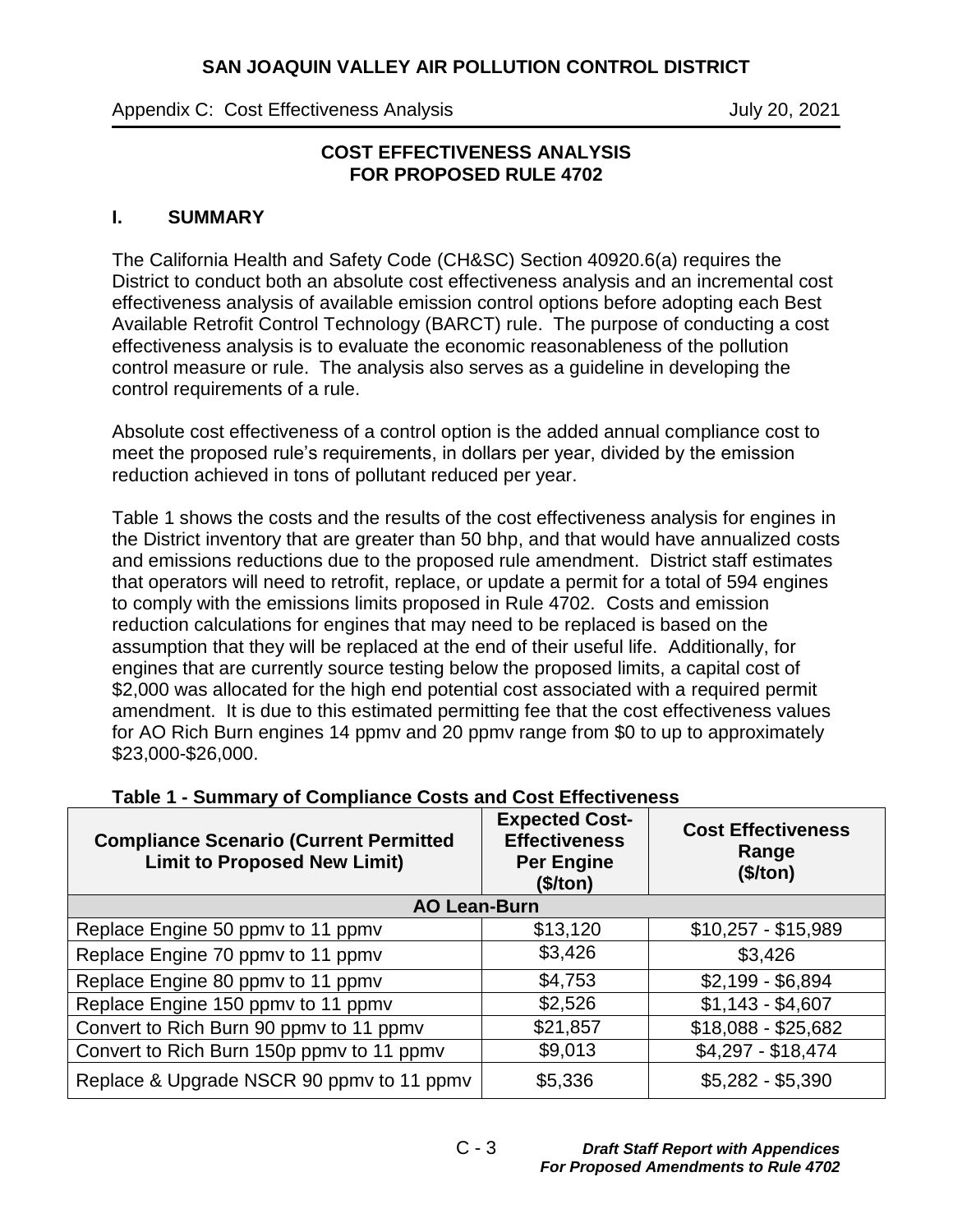Appendix C: Cost Effectiveness Analysis **Analysis** July 20, 2021

| <b>Compliance Scenario (Current Permitted</b><br><b>Limit to Proposed New Limit)</b> | <b>Expected Cost-</b><br><b>Effectiveness</b><br><b>Per Engine</b><br>(\$/ton) | <b>Cost Effectiveness</b><br>Range<br>(\$/ton) |
|--------------------------------------------------------------------------------------|--------------------------------------------------------------------------------|------------------------------------------------|
| <b>AO Rich-Burn</b>                                                                  |                                                                                |                                                |
| Upgrade/Replace NSCR 14 ppmv to 11 ppmv                                              | \$20,890                                                                       | $$0 - $23,030$                                 |
| Upgrade/Replace NSCR 20 ppmv to 11 ppmv                                              | \$8,764                                                                        | $$0 - $26,573$                                 |
| Upgrade/Replace NSCR 30 ppmv to 11 ppmv                                              | \$18,321                                                                       | $$4,550 - $37,515$                             |
| Upgrade/Replace NSCR 40 ppmv to 11 ppmv                                              | \$11,250                                                                       | $$2,781 - $20,193$                             |
| Upgrade/Replace NSCR 70 ppmv to 11 ppmv                                              | \$5,394                                                                        | $$1,624 - $9,164$                              |
| Upgrade/Replace NSCR 90 ppmv to 11 ppmv                                              | \$5,643                                                                        | $$603 - $16,470$                               |
| <b>LB Gas Compression</b>                                                            |                                                                                |                                                |
| Low-Emission Combustion System 60 ppmv to<br>40 ppmv                                 | \$1,206                                                                        | $$48 - $2,405$                                 |
| Low-Emission Combustion System 80 ppmv to<br>40 ppmv                                 | \$658                                                                          | $$10 - $1,312$                                 |
| Low-Emission Combustion System 90 ppmv to<br>40 ppmv                                 | \$462                                                                          | $$25 - $998$                                   |
| Low-Emission Combustion System 100 ppmv to<br>40 ppmv                                | \$363                                                                          | $$8 - $706$                                    |
| <b>LB Waste Gas</b>                                                                  |                                                                                |                                                |
| Low-Emission Combustion System 41-49 ppmv<br>to 40 ppmv                              | \$5,972                                                                        | $$675 - $11,269$                               |
| Low-Emission Combustion System 50 ppmv to<br>40 ppmv                                 | \$3,630                                                                        | $$267 - $6,993$                                |
| Low-Emission Combustion System 60 ppmv to<br>40 ppmv                                 | \$1,800                                                                        | $$68 - $3,518$                                 |
| RB Cyclic Loaded, Field Gas Fueled                                                   |                                                                                |                                                |
| Upgrade/Replace NSCR 50 ppmv to 11 ppmv                                              | \$879                                                                          | $$313 - $1,530$                                |
| <b>RB Limited Use</b>                                                                |                                                                                |                                                |
| Upgrade/Replace NSCR 30 ppmv to11 ppmv                                               | \$5,063                                                                        | $$252 - $12,700$                               |
| <b>RB Not Listed Above</b>                                                           |                                                                                |                                                |
| Upgrade/Replace NSCR 30 ppmv to 11 ppmv                                              | \$1,269                                                                        | $$515 - $2,023$                                |

Permit Limits organized and grouped to the nearest 10

# **II. BACKGROUND**

Revised Proposed Rule 4702 would implement more stringent NOx and VOC limits for spark-ignited engines greater than 50 bhp. The majority of these engines are operated on natural gas. It is the District's experience that, when an emission limit is reduced, a small percentage of operators will choose to replace their IC engines with electric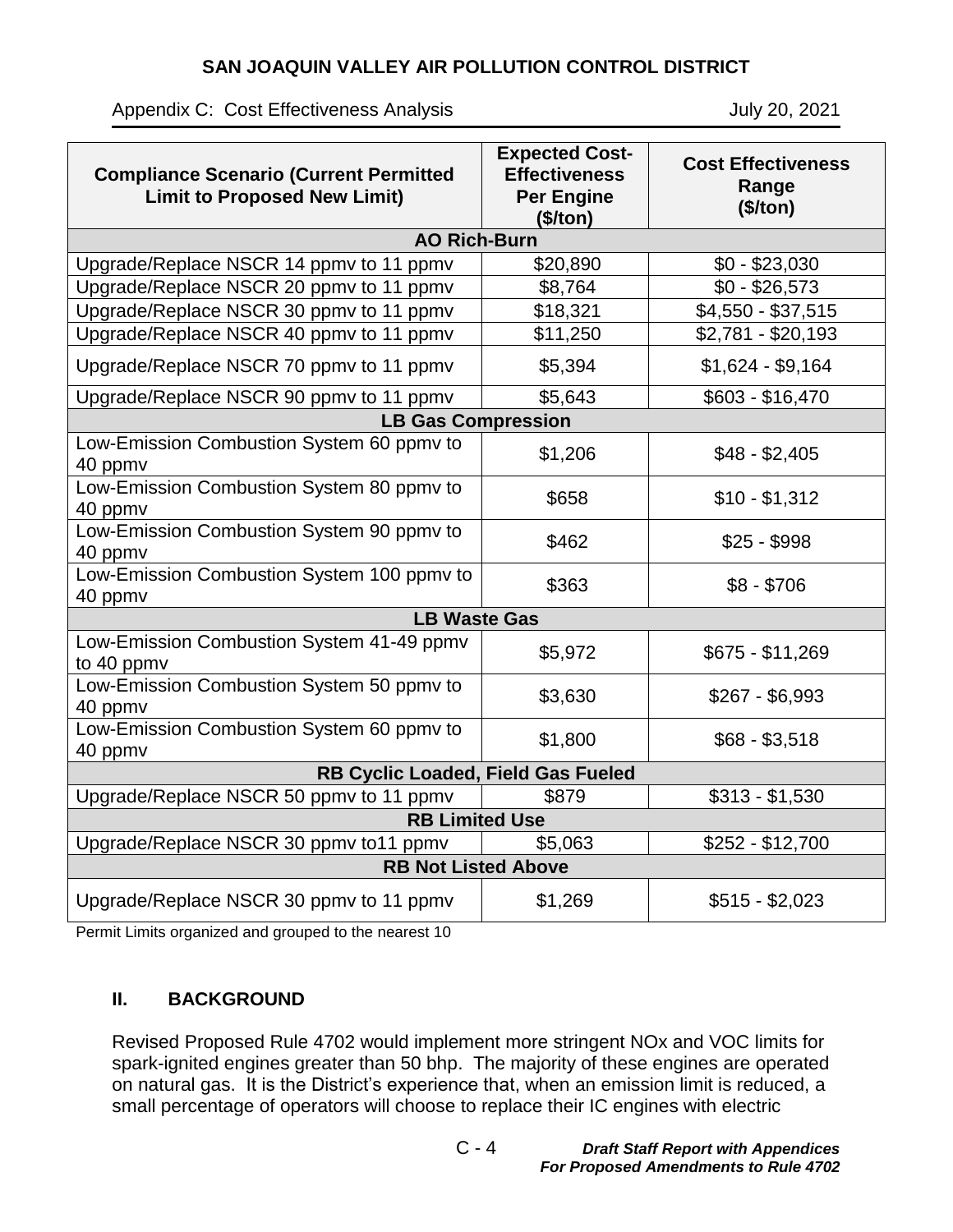#### Appendix C: Cost Effectiveness Analysis **Analysis** July 20, 2021

motors rather than retrofit with an emission control system. It would be speculative, at best, to determine which engines would become electrified; therefore the following compliance costs and cost effectiveness analysis do not include any cost-ofelectrification scenarios.

For rich-burn engines, non-selective catalytic reduction (NSCR) is the most likely retrofit control technology. Most rich-burn engines already have NSCR and the majority of those can already achieve the proposed NOx limit. The engines that currently do not meet the proposed NOx limit would have to either install a new NSCR system or upgrade their existing NSCR systems and add more catalyst, or possibly replace the engine and NSCR system in order to meet the proposed NOx limit.

For lean-burn engines, there are no cost effective retrofits available, and as such all affected engines would either need to be replaced or tuned in order to meet the proposed limits. All lean-burn engines that would be required to limit their emissions to 11 ppmv are already source testing below that limit, and would not require the installation of a new selective catalytic reduction (SCR) system. All other existing engines are either meeting the proposed limits or should be able to do so with minor adjustments or upgrades, such as new air/fuel ratio controllers and O2 sensors. The costs used for this analysis assume that the operator would not have to install an SCR system. Additionally, for lean-burn AO engines that were previously rich-burn or would need to be replaced within the next 10 years, it is assumed that by 2030 the engine would be converted/replaced with a rich-burn engine. Calculations for costs and emissions reductions reflect that assumption. For the lean-burn engines that were assumed to be replaced with rich-burn engines, an additional operations and maintenance cost was added to reflect the maintenance of catalysts and potential increase of fuel usage. This increased operation and maintenance cost was not included for engines that were assumed to remain as lean-burn.

# **A. Estimated Compliance Cost**

District staff used cost information provided by control equipment manufacturers and vendors, and from stakeholders to conduct a cost effectiveness analysis of the proposed NOx limits in Draft Rule 4702. The data used in the analysis came from the following sources:

- 1. Agricultural engine stakeholder(s)
- 2. MIRATECH Corporation
- 3. MurCal, Inc.
- 4. Pennsylvania Department of Environmental Protection, Bureau of Air Quality Technical Support Document For the General Plan Approval and/or General Operating Permit for Unconventional Natural Gas Well Site Operations and Remote Pigging Stations (BAQ-GPA/GP-5A, 2700-PM-BAQ0268) And the Revisions to the General Plan Approval and/or General Operating Permit for Natural Gas Compressor Stations,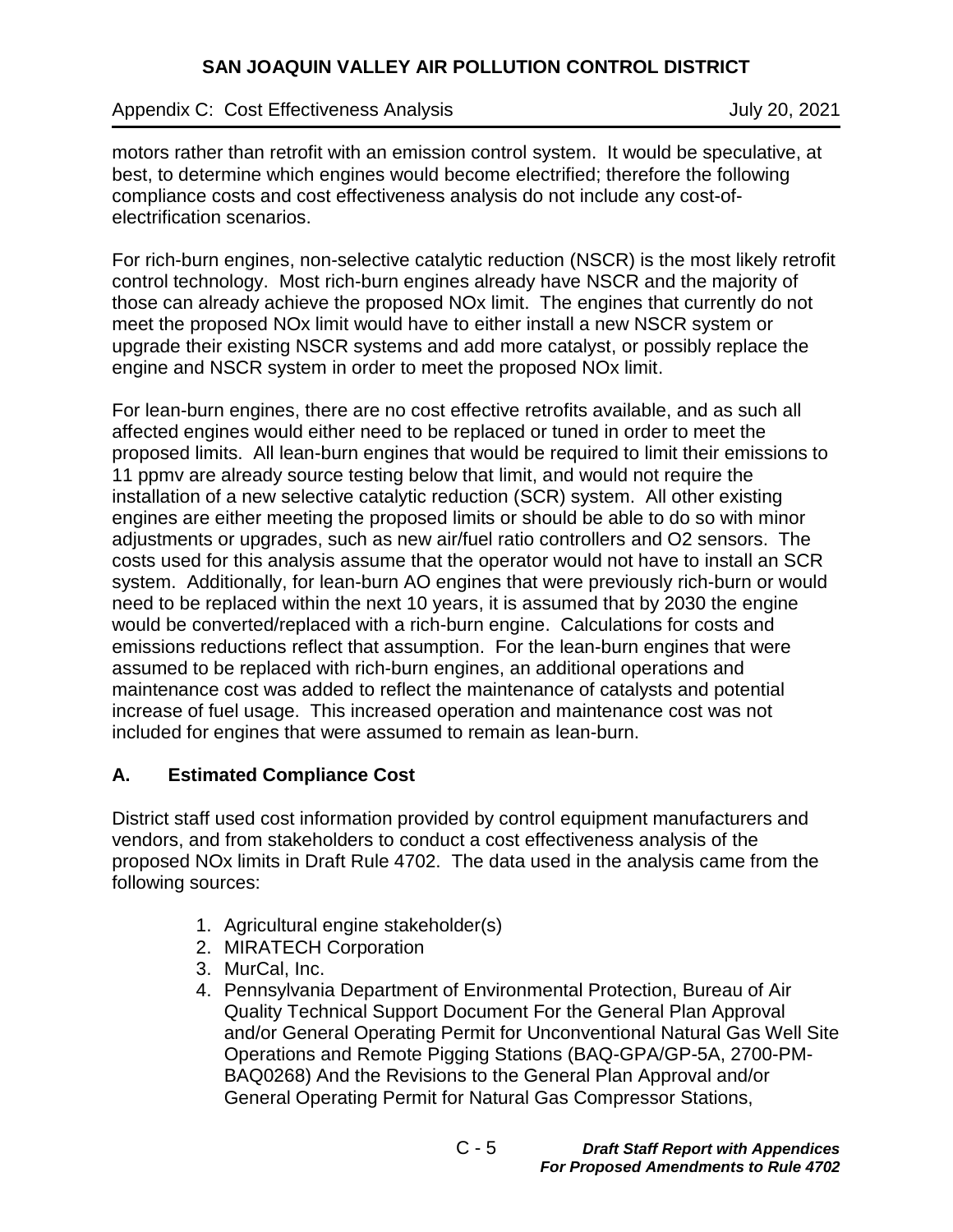Processing Plants, and Transmission Stations (BAQ-GPA/GP-5, 2700- PM-BAQ0267) (Final June 2018)

- 5. Quinn Company
- 6. TGP West
- 7. Valley Power Systems

Generally, OAQPS methodologies were used to estimate installation costs and, in some cases, annual operation and maintenance costs. Cost information provided to the District or estimated by the information provided is summarized in [Table 2.](#page-5-0)

| Category                                        | Size (bhp) | <b>Estimated</b><br><b>Installation Cost</b> |
|-------------------------------------------------|------------|----------------------------------------------|
| <b>NSCR for RB IC Engine</b>                    | 200        | \$4,671                                      |
| NSCR for RB IC Engine                           | 200        | \$5,418                                      |
| <b>NSCR for RB IC Engine</b>                    | 250        | \$6,291                                      |
| NSCR for RB IC Engine                           | 250        | \$8,406                                      |
| NSCR for RB IC Engine                           | 250        | \$8,856                                      |
| NSCR for RB IC Engine                           | 250        | \$11,313                                     |
| <b>NSCR for RB IC Engine</b>                    | 256        | \$6,291                                      |
| NSCR for RB IC Engine                           | 256        | \$9,252                                      |
| <b>NSCR for RB IC Engine</b>                    | 256        | \$12,680                                     |
| <b>NSCR for RB IC Engine</b>                    | 685        | \$9,840                                      |
| NSCR for RB IC Engine                           | 1,320      | \$13,382                                     |
| <b>SCR for LB IC Engine</b>                     | 1,320      | \$147,600                                    |
| SCR for LB IC Engine for Oil and Gas Operations | 450        | \$167,300                                    |
| SCR for LB IC Engine for Oil and Gas Operations | 1,000      | \$196,800                                    |
| SCR for LB IC Engine for Oil and Gas Operations | 1,000      | \$263,860                                    |
| SCR for LB IC Engine for Oil and Gas Operations | 1,200      | \$216,480                                    |
| SCR for LB IC Engine for Oil and Gas Operations | 1,200      | \$276,730                                    |
| SCR for LB IC Engine for Oil and Gas Operations | 1,500      | \$236,160                                    |
| SCR for LB IC Engine for Oil and Gas Operations | 1,500      | \$296,030                                    |
| SCR for LB IC Engine for Oil and Gas Operations | 2,000      | \$236,160                                    |
| SCR for LB IC Engine for Oil and Gas Operations | 2,000      | \$328,200                                    |
| SCR for LB IC Engine for Oil and Gas Operations | 4,000      | \$314,880                                    |
| SCR for LB IC Engine for Oil and Gas Operations | 4,000      | \$456,900                                    |
| SCR for LB IC Engine for Oil and Gas Operations | 5,500      | \$373,920                                    |
| SCR for LB IC Engine for Oil and Gas Operations | 5,500      | $\overline{$}553,420$                        |
| New RB IC Engine with NSCR                      | 175        | \$95,000                                     |
| New LB IC Engine converted from RB              | 140        | \$47,522                                     |

### <span id="page-5-0"></span>**Table 2 - Estimated Capital Cost for Control Technology by Engine Size**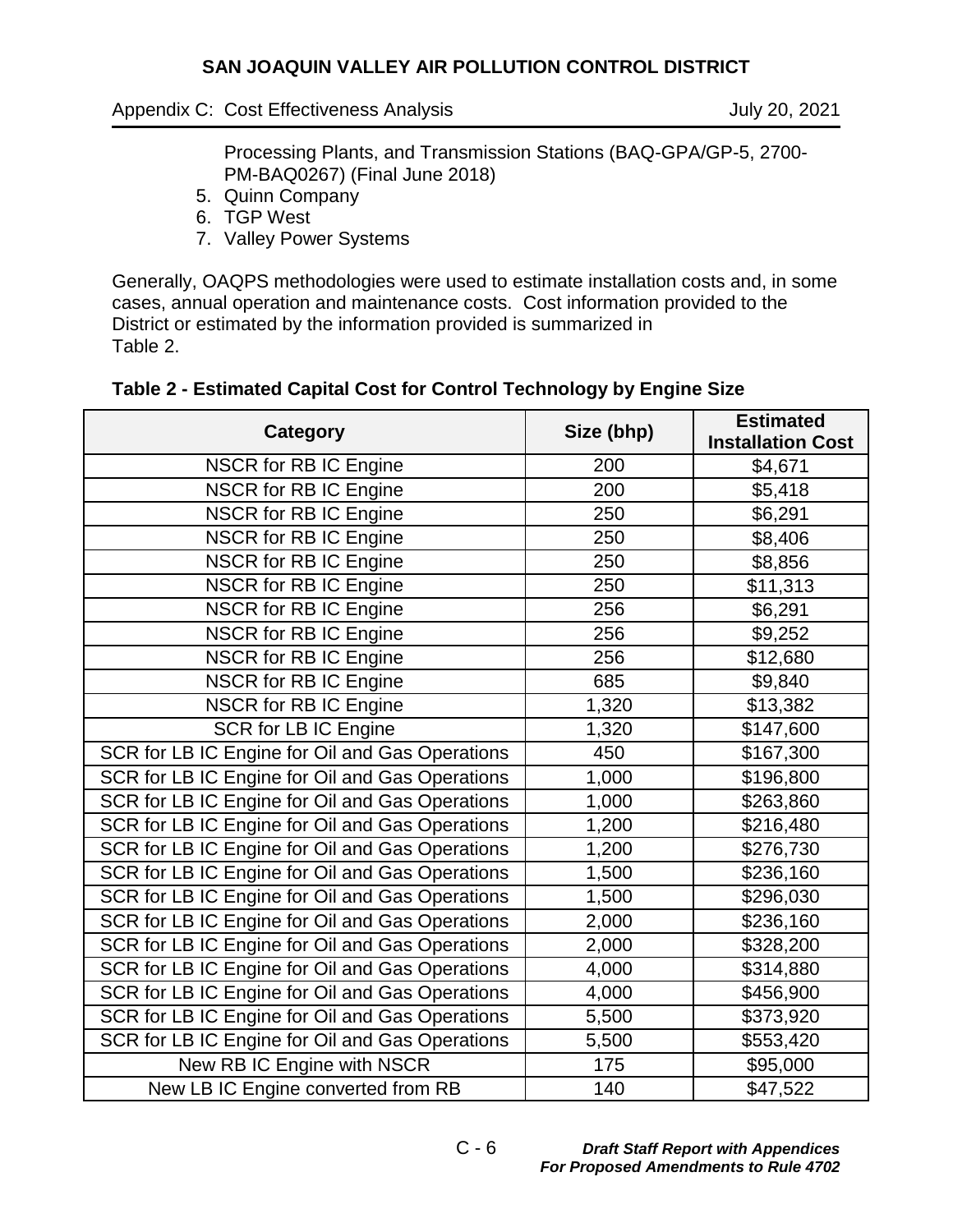#### Appendix C: Cost Effectiveness Analysis **Analysis** July 20, 2021

| Category                           | Size (bhp) | <b>Estimated</b><br><b>Installation Cost</b> |
|------------------------------------|------------|----------------------------------------------|
| New LB IC Engine converted from RB | 200        | \$67,406                                     |
| New LB IC Engine converted from RB | 250        | \$86,053                                     |
| New LB IC Engine                   | 241        | \$86,400                                     |
| New LB IC Engine                   | 323        | \$85,000                                     |
| New LB IC Engine                   | 323        | \$95,800                                     |

### **III. Cost Effectiveness Analysis Procedure**

To illustrate the cost effectiveness of complying with the proposed limits, District staff's analysis provides varying cost effectiveness values depending on the size of the unit, and the annual capacity factor that the unit is operated. The actual compliance costs and cost effectiveness values would depend on several factors such as the type of unit, site-specific operating conditions, and the appropriate emission limits the unit has to meet.

# **A. Absolute Cost Effectiveness (ACE) Calculation Method**

The absolute cost effectiveness of a control technology is calculated as follows:

- 1. Determine an equivalent annual equipment cost using a capital recovery factor based on an assumed interest rate of 10 percent and equipment life of 10 years.
- 2. Determine the annual electricity, fuel, and operation and maintenance costs of a control technology.
- 3. Calculate the total annual cost by adding the costs calculated in Step 1 and Step 2.
- 4. Calculate the emission reduction in tons/year. Appendix B provides a detailed explanation of the calculations performed to determine the emission reductions for the potential rule limits.
- 5. Calculate the absolute cost effectiveness by dividing the total annual cost in Step 3 by the emissions reduction in Step 4.

### **B. Incremental Cost Effectiveness (ICE) Calculation Method**

The incremental cost effectiveness of a control technology is calculated as follows:

- 1. Identify the complying control options appropriate for the existing equipment.
- 2. Estimate the annual average cost of each control option by using Steps 1 to 3 of the ACE calculation method.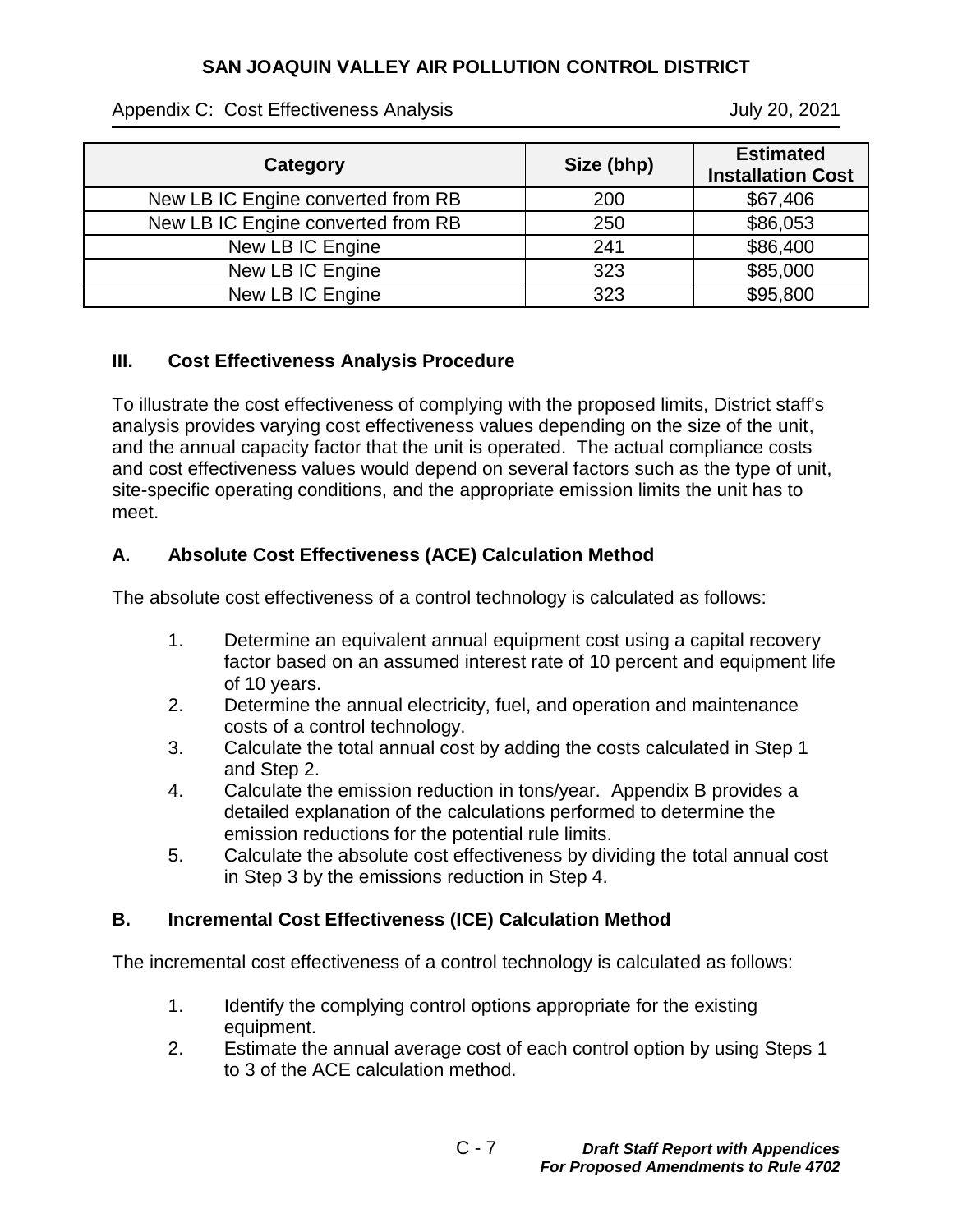3. Calculate the potential emission reduction for each control option. The potential emission reductions (PE) are the difference between the current emissions and the potential emissions using the new control technology.

# **IV. Absolute Cost Effectiveness**

# **A. Retrofit of AO and Non-AO Spark-Ignited Engines**

District staff queried the Permit Services Permits Database to compile a list of permitted engines, and the returned records were then manually sorted into one of three groups: emergency standby/dormant engines; rich-burn engines; and lean-burn engines. The emergency standby engines and dormant engines were removed from the analysis.

Compliance costs include both one-time costs and on-going annual costs. Examples of one-time costs are the purchase of equipment and installation costs. On-going costs are items like maintenance costs, reagent purchases, and the additional fuel burned because of the control technology (fuel penalty). In order to determine a single figure for costs, District staff use a capital recovery factor to allocate the one-time costs over the life of the equipment. For all cost analyses in this report, District staff used a 10 percent rate of return and a 10-year equipment life to convert the capital costs to equivalent annual cost.

Costs were submitted to the District for certain sizes of engines. In order to determine costs for engines with sizes different than those for which costs were submitted, District staff used a linear interpolation equation based on the size of the engine (bhp), and engine type. Each facility is unique and has its own challenges in adding new equipment, which can affect the cost of the equipment. With this in mind, District staff reviewed several sources of cost data. The lower cost may be more likely for smaller engines that need relatively simple modifications and the higher cost may reflect larger engines involving more extensive modifications.

# **1. Rich-Burn Engines**

The District worked with numerous facilities, vendors, and manufacturers to determine the costs to retrofit and/or replace these engines. Costs were submitted to the District for certain sizes of engines. District staff assumed that the engines that are subject to the 11 ppmv NOx limit would have a NSCR system on the engine. [Table 6](#page-11-0) outlines the basis for estimating compliance costs.

Using the costs submitted by stakeholders and technology vendors, and using a linear equation to adjust for different sized engines District staff was able to determine the costs of amending the NOx and VOC limits. Engines in this category with emissions over the proposed limits of 11 ppmv NOx and 90 ppmv VOC would need to upgrade their NSCR system. For this type of modification, there would be no additional operation and maintenance costs. The cost-effectiveness of engines grouped by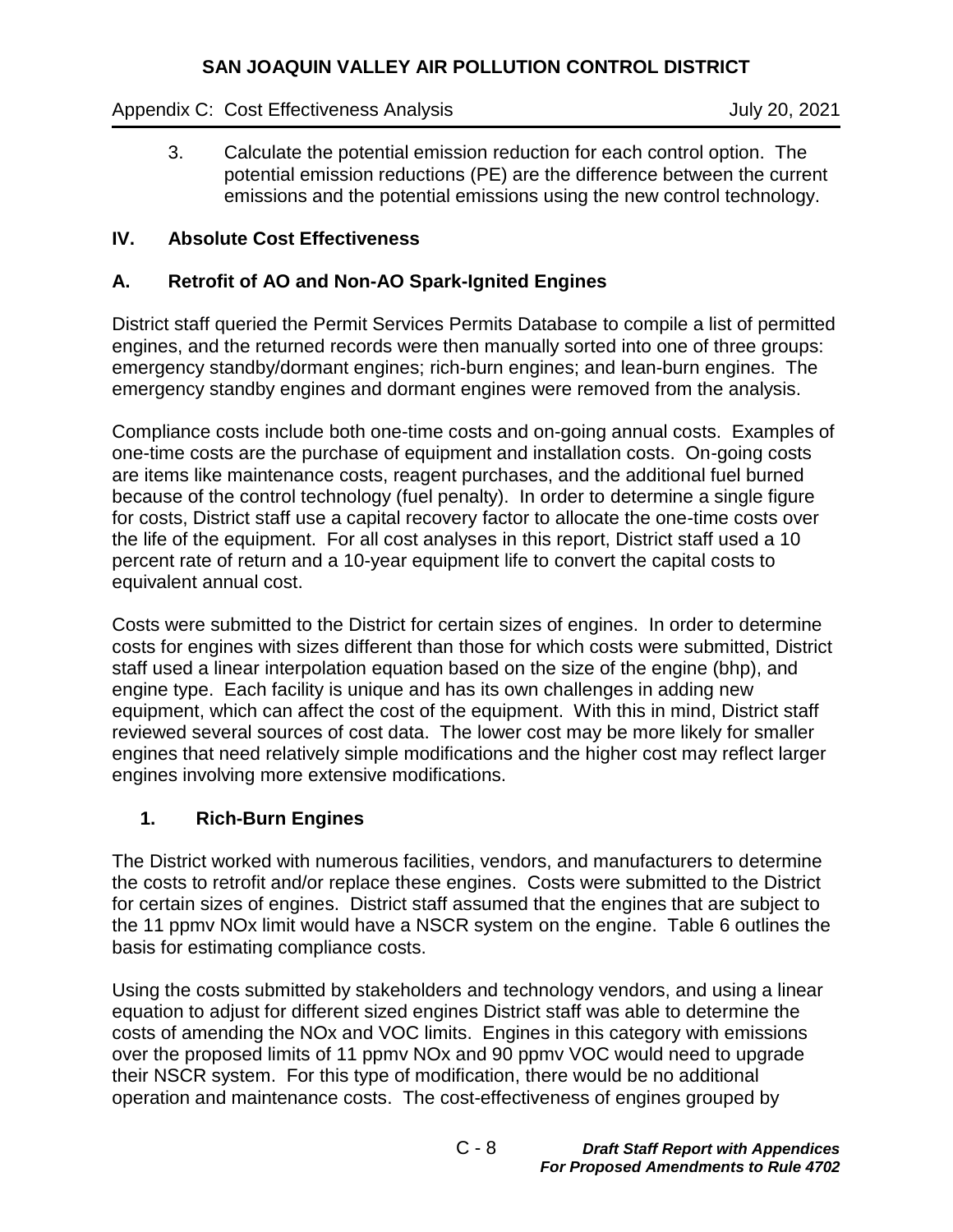engine size is presented in [Table 3.](#page-8-0) [Table 6](#page-11-0) outlines the basis for estimating compliance costs.

# Category Rich-Burn

Technology Needed to Achieve Proposed Rule Limit of 11 ppmv by **2024**:

- Tuning existing engines with NSCR, Retrofit engines with NSCR, or Replace with a new rich-burn engine
- Annual Hours for AO engines: 1,800
- Annual Hours for Non-AO engines: 8,760
- Load Factor for AO engines: 0.8
- Load Factor for Non-AO engines: 1.0

| <b>Engine</b><br><b>Power</b><br>(bhp) | <b>Technology</b><br><b>Needed</b> | <b>Capital</b><br><b>Cost</b> | <b>O&amp;M</b><br>(\$/yr) | <b>Annualized</b><br><b>Cost</b><br>(\$/yr) | <b>Emission</b><br><b>Reductions</b><br>(tons/yr) | Cost-<br><b>Effectiveness</b><br>(\$/ton NOx) |
|----------------------------------------|------------------------------------|-------------------------------|---------------------------|---------------------------------------------|---------------------------------------------------|-----------------------------------------------|
| 50                                     | Upgrade/Replace<br><b>NSCR</b>     | \$6,100                       | \$720                     | \$1,700                                     | 0.09                                              | \$18,900                                      |
| 100                                    | Upgrade/Replace<br><b>NSCR</b>     | \$7,000                       | \$720                     | \$1,900                                     | 0.17                                              | \$11,200                                      |
| 200                                    | Upgrade/Replace<br><b>NSCR</b>     | \$7,300                       | \$720                     | \$1,900                                     | 0.35                                              | \$5,400                                       |
| 300                                    | Upgrade/Replace<br><b>NSCR</b>     | \$7,600                       | \$720                     | \$2,000                                     | 0.51                                              | \$3,900                                       |
| 400                                    | Upgrade/Replace<br><b>NSCR</b>     | \$8,000                       | \$720                     | \$2,000                                     | 0.70                                              | \$2,900                                       |
| 500                                    | Upgrade/Replace<br><b>NSCR</b>     | \$8,500                       | \$720                     | \$2,100                                     | 0.90                                              | \$2,300                                       |
| 600                                    | Upgrade/Replace<br><b>NSCR</b>     | \$9,100                       | \$720                     | \$2,200                                     | 1.08                                              | \$2,000                                       |
| 700                                    | Upgrade/Replace<br><b>NSCR</b>     | \$9,600                       | \$720                     | \$2,300                                     | 1.26                                              | \$1,800                                       |

# <span id="page-8-0"></span>**Table 3 - Cost-Effectiveness Analysis for Rich-Burn Engines**

Capital Costs, Annualized Costs, & Cost Effectiveness rounded to the nearest \$100

# **2. Lean-Burn Engines**

The limits for the lean-burn engine categories were determined by current inventory, potential costs, and the NOx emissions associated with new lean-burn engines. As explained in Section II of the Rule 4702 Staff Report, the addition of an SCR system to lean-burn engines, or the replacement of engines with electrification and/or solar have been determined to not be cost effective control systems, and as such the proposed NOx limits were determined based on the emissions of a new lean-burn engine, and a low emission combustion system. A limit of 11 ppmv NOx is being proposed for the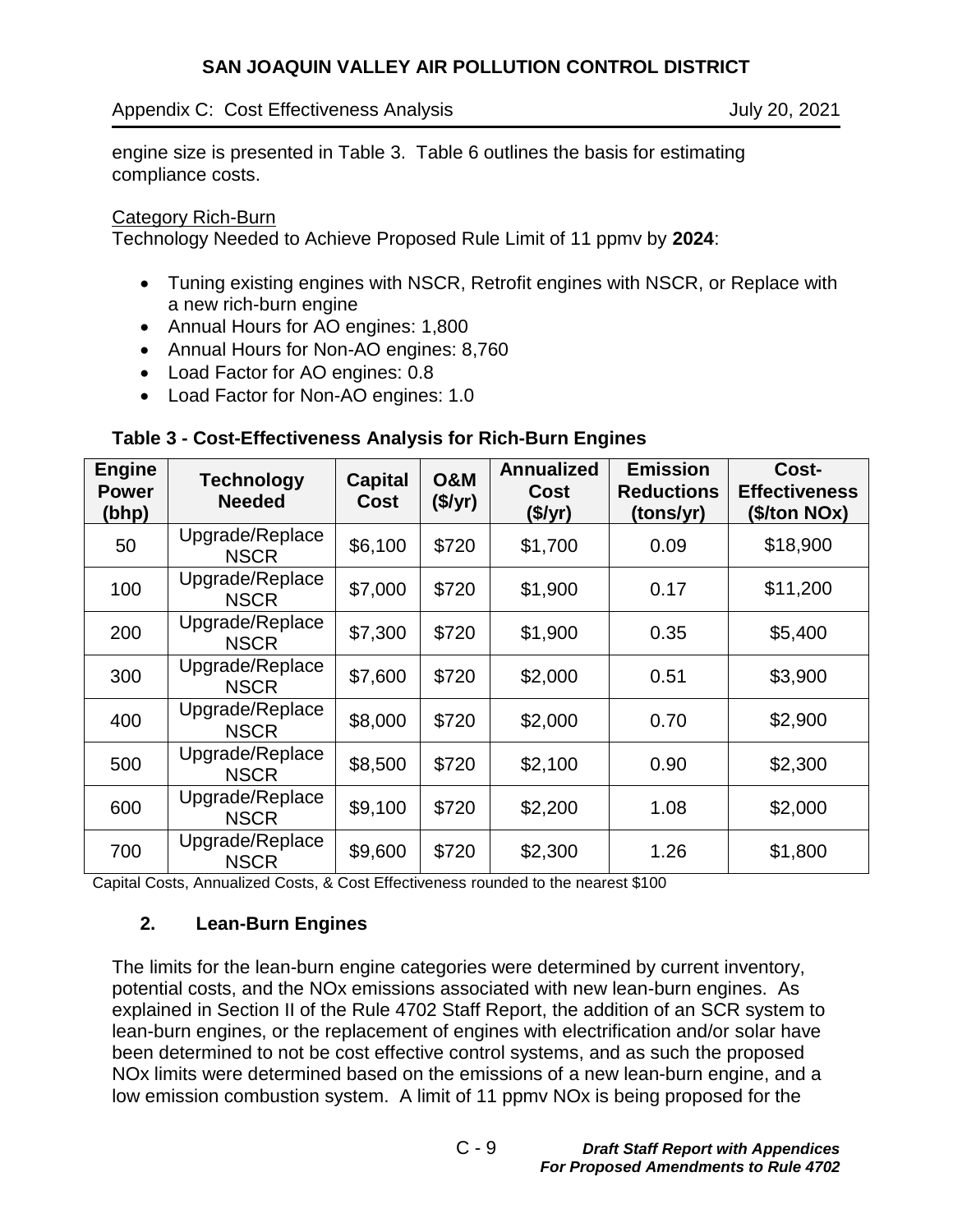### Appendix C: Cost Effectiveness Analysis **Analysis** July 20, 2021

lean-burn Not Listed Above category, as all Not Listed Above engines currently in the Districts inventory source test below 11 ppmv NOx and would not need to be retrofit with a new SCR system to meet the proposed limit. A NO<sub>x</sub> limit of 40 ppm is being proposed for some lean-burn Non-AO engines as that is the lowest limit that can be reached by fine tuning the existing engines with a low emission combustion system. For agricultural lean-burn engines specific considerations were taken into account when determining the 43 ppmv NOx limit, such as the location and life span of the engines. As outlined in section IV F of the Rule 4702 Staff Report the proposed NOx and VOC limits represent RACT and BARCT.

When calculating the compliance costs for lean-burn engines, District staff assumed that the engines that are subject to the 40+ ppmv NOx and 90 ppmv VOC limits would currently have no SCR to control emissions and that through low-emission combustion technology, and engine tune-ups, the engines would be able to meet the limits without the installation of an SCR system. Some lean-burn engines would need to install an oxidation catalyst, and have additional operations and maintenance costs in order to meet the proposed 90 ppmv VOC limit. The variation in what control technology would be required, and the size of the engines results in a range of possible costs.

Within the AO lean-burn category, there are 69 engines that, for the cost calculations detailed below, the District assumed would be converted to rich-burn, and would be subject to the rich-burn emissions limits. Additionally, there were 33 engines that were assumed to need to be replaced with a new engine by December 31<sup>st</sup>, 2029 due to the age of the equipment. Due to the necessary replacement, no additional capital cost was included, although an estimated operations and maintenance cost was included to represent the increased cost of operating and maintaining an engine capable of meeting the lower emission limits required by the proposed rule. The cost effectiveness of engines that were assumed to be converted to rich-burn are grouped by engine size and presented in [Table 4.](#page-10-0)

The estimated costs for each engine are based on initially reported costs from control technology vendors, equipment manufacturers, and facility operators. Reported costs were then scaled to the size of affected engines in the Valley inventory using a linear equation relating the installed cost to the size of the engine. District staff then used standard ratios to fill in other portions of a capital equipment project. Once the total capital cost was evaluated, a capital recovery factor was applied to convert this onetime expense into the equivalent annual costs. Annual operating costs were estimated based on information provided by vendors and any potential fuel penalty. The annualized capital cost and the annual operating costs were then added together for the total annual compliance cost. The cost-effectiveness of engines that would remain lean-burn and would require an emission combustion retrofit are grouped by engine size and presented in [Table 5.](#page-11-1)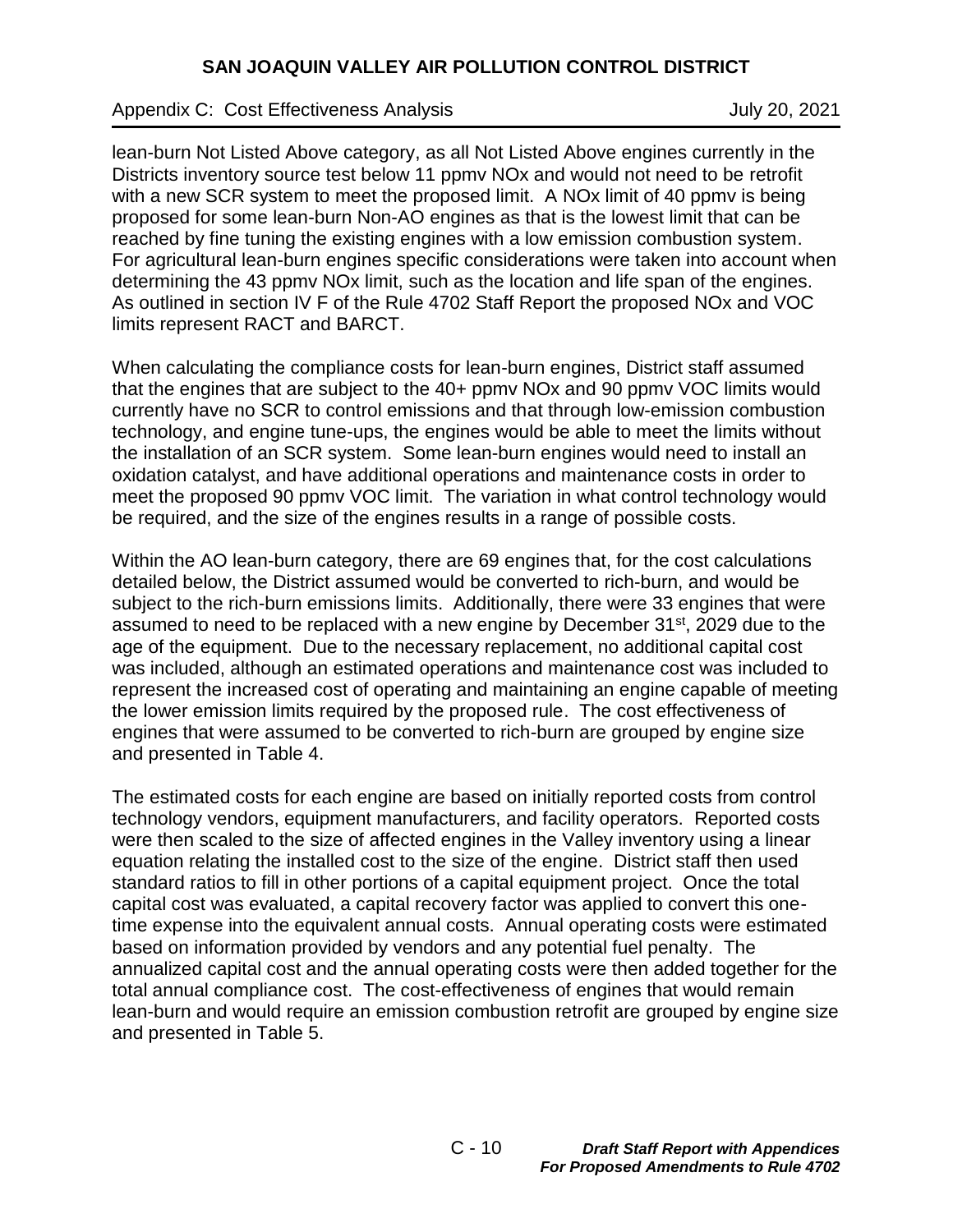#### Appendix C: Cost Effectiveness Analysis **Analysis** July 20, 2021

#### Category Non-AO Lean-Burn

Technology Needed to Achieve the Proposed Rule Limits of 11 or 40 ppmv by **2024**:

- Tuning existing engines with a low emission combustions retrofit, or Replace with rich-burn and retrofit with NSCR
- Annual Hours for Non-AO engines: 8,760
- Load Factor for Non-AO engines: 1.0

#### Category AO Lean-Burn

Technology Needed to Achieve Proposed Rule Limit of 43 ppmv by **2030**:

- Tuning existing engines with a low emission combustions retrofit, or Replace with rich-burn and retrofit with NSCR
- Annual Hours for AO engines: 1,800
- Load Factor for AO engines: 0.8

#### <span id="page-10-0"></span>**Table 4 - Cost-Effectiveness of Lean-Burn Engines Converted to Rich-Burn with NSCR or Replace Engine**

| <b>Engine</b><br><b>Power</b><br>(bhp) | <b>Technology</b><br><b>Needed</b>              | <b>Capital</b><br><b>Cost</b><br>$($ \$) | <b>O&amp;M</b><br>(\$/yr) | Annualized<br><b>Cost</b><br>(\$/yr) | <b>NO<sub>x</sub></b><br><b>Emission</b><br><b>Reduction</b><br>(tons/yr) | Cost-<br><b>Effectiveness</b><br>(\$/ton NOx) |
|----------------------------------------|-------------------------------------------------|------------------------------------------|---------------------------|--------------------------------------|---------------------------------------------------------------------------|-----------------------------------------------|
| 50                                     | Convert to Rich-Burn<br>and Install NSCR        | \$9,600                                  | \$1,770                   | \$3,300                              | 0.14                                                                      | \$23,600                                      |
| 100                                    | Convert to Rich-Burn<br>and Install NSCR        | \$9,900                                  | \$2,180                   | \$3,800                              | 0.30                                                                      | \$12,700                                      |
| 200                                    | Convert to Rich-Burn<br>and Install NSCR        | \$10,400                                 | \$3,020                   | \$4,700                              | 0.62                                                                      | \$7,600                                       |
| 300                                    | Convert to Rich-Burn<br>and Install NSCR        | \$10,900                                 | \$3,850                   | \$5,600                              | 0.93                                                                      | \$6,000                                       |
| 400                                    | Convert to Rich-Burn<br>and Install NSCR        | \$11,500                                 | \$4,690                   | \$6,600                              | 1.24                                                                      | \$5,300                                       |
| 500                                    | <b>Convert to Rich-Burn</b><br>and Install NSCR | \$12,000                                 | \$5,520                   | \$7,500                              | 1.55                                                                      | \$4,800                                       |
| 600                                    | <b>Convert to Rich-Burn</b><br>and Install NSCR | \$12,600                                 | \$6,360                   | \$8,400                              | 1.86                                                                      | \$4,500                                       |
| 700                                    | <b>Convert to Rich-Burn</b><br>and Install NSCR | \$13,100                                 | \$7,190                   | \$9,300                              | 2.17                                                                      | \$4,300                                       |

Capital Costs, Annualized Costs, & Cost Effectiveness rounded to the nearest \$100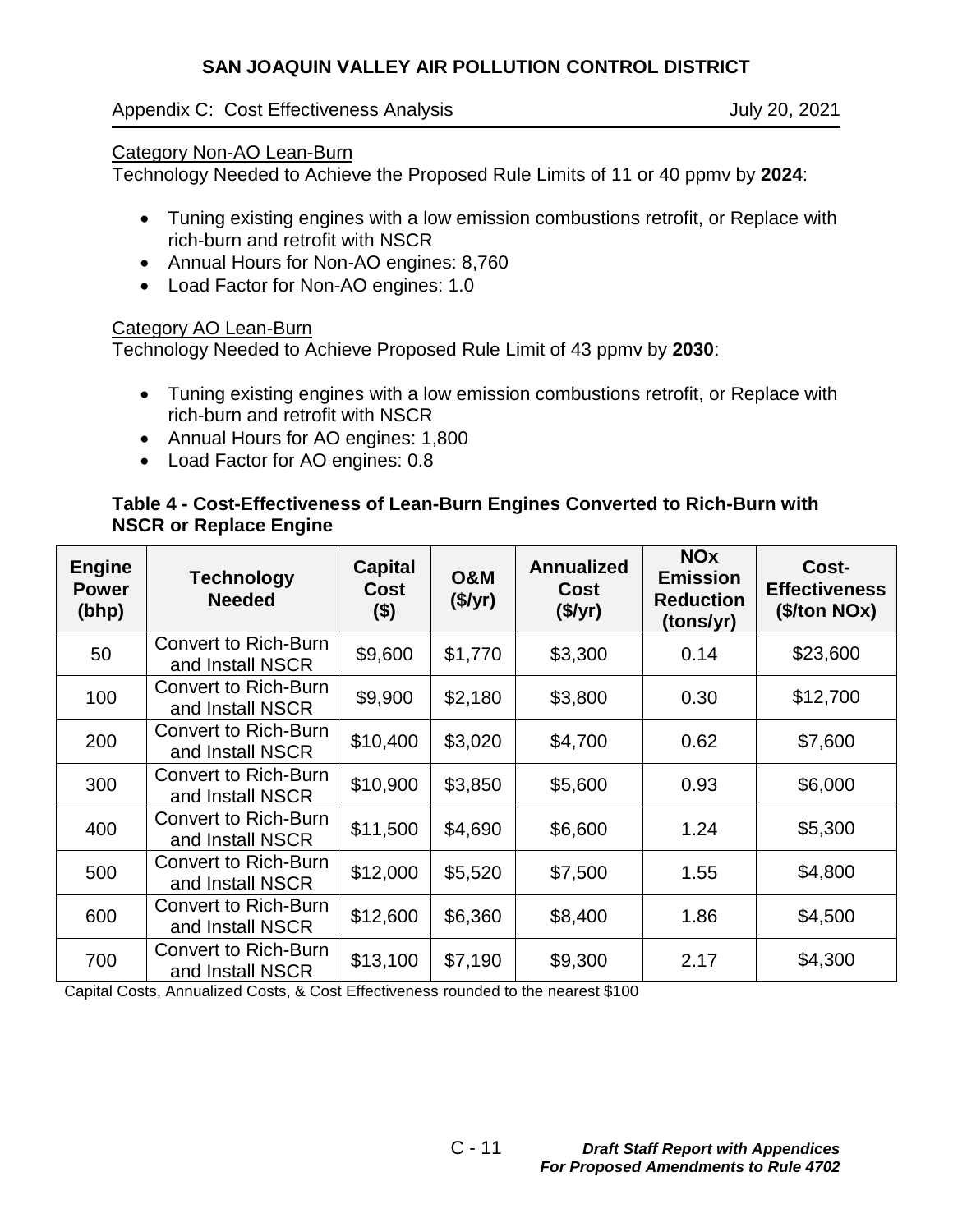|  |  | Appendix C: Cost Effectiveness Analysis |  |
|--|--|-----------------------------------------|--|
|--|--|-----------------------------------------|--|

**July 20, 2021** 

<span id="page-11-1"></span>

| <b>Engine</b><br><b>Power</b><br>(bhp) | <b>Technology</b><br><b>Needed</b> | <b>Capital</b><br><b>Cost</b><br>(\$) | <b>O&amp;M</b><br>$(\frac{5}{yr})$ | Annualized<br><b>Cost</b><br>(\$/yr) | <b>NO<sub>x</sub></b><br><b>Emission</b><br><b>Reduction</b><br>(tons/yr) | Cost-<br><b>Effectiveness</b><br>(\$/ton) |
|----------------------------------------|------------------------------------|---------------------------------------|------------------------------------|--------------------------------------|---------------------------------------------------------------------------|-------------------------------------------|
| 300                                    | Low-Emission<br>Combustion         | \$22,400                              |                                    | \$3,600                              | 1.03                                                                      | \$3,500                                   |
| 500                                    | Low-Emission<br>Combustion         | \$32,600                              |                                    | \$5,300                              | 1.70                                                                      | \$3,100                                   |
| 1000                                   | Low-Emission<br>Combustion         | \$57,900                              |                                    | \$9,400                              | 3.40                                                                      | \$2,800                                   |
| 1500                                   | Low-Emission<br>Combustion         | \$81,200                              |                                    | \$13,200                             | 5.39                                                                      | \$2,400                                   |
| 2000                                   | Low-Emission<br>Combustion         | \$94,900                              |                                    | \$15,400                             | 8.74                                                                      | \$1,800                                   |
| 5500                                   | Low-Emission<br>Combustion         | \$190,800                             |                                    | \$32,000                             | 32.19                                                                     | \$1,000                                   |

Capital Costs, Annualized Costs, & Cost Effectiveness rounded to the nearest \$100

# **V. ABSOLUTE COST EFFECTIVENESS ANALYSIS**

Absolute cost effectiveness of a control option is the added annual cost, in dollars per year, of a control technology or technique divided by the emission reductions achieved, in tons reduced per year. The costs can include, but are not limited to, capital equipment costs, engineering design costs, and additional labor or fuel costs. The costs also can include any monetary savings realized by implementation of the pollution controls.

<span id="page-11-0"></span>[Table 6](#page-11-0) outlines the cost multipliers used to calculate the total annual cost for each engine.

|    | Engine Size (bhp)                           |       |
|----|---------------------------------------------|-------|
|    | <b>Equipment Cost (\$)</b>                  |       |
| Α. | <b>NSCR cost</b>                            |       |
| В. | Air To Fuel Ratio Controller when<br>needed |       |
| C. | <b>Equipment Cost (\$)</b>                  | A+B   |
| D. | Sales tax                                   | 8% C  |
| Е. | Freight                                     | 5% C  |
| F. | Instrumentation                             | 10% C |

|  |  |  | Table 6 - Cost Multipliers Used for Compliance Cost Evaluation |
|--|--|--|----------------------------------------------------------------|
|  |  |  |                                                                |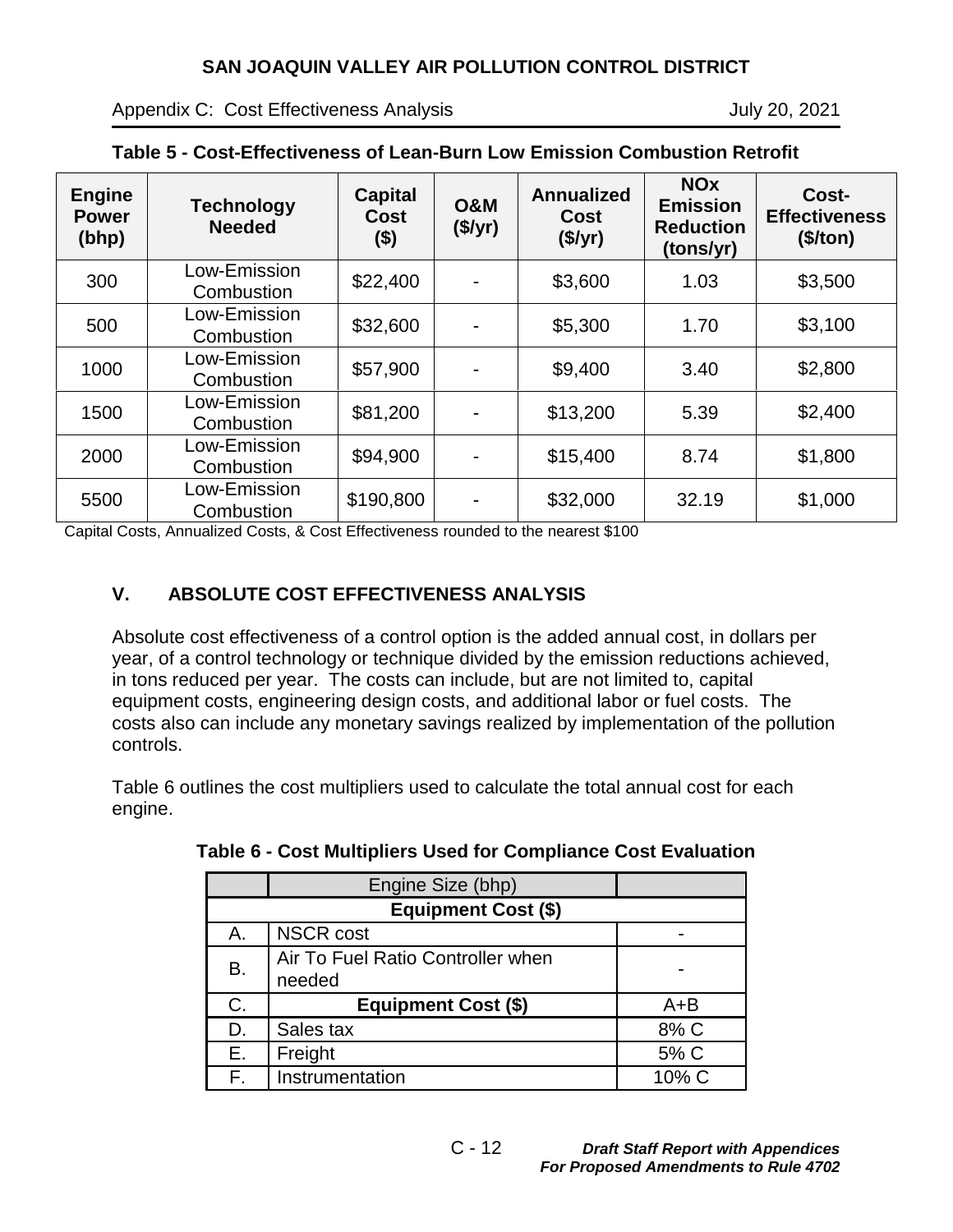| G.                                    | <b>Total Purchased Equipment Cost</b><br>(PEC) (\$)        | $C+D+E+F$                |  |  |  |
|---------------------------------------|------------------------------------------------------------|--------------------------|--|--|--|
|                                       |                                                            |                          |  |  |  |
|                                       | Direct Installation Cost (DIC) (\$)                        |                          |  |  |  |
| Η.                                    | <b>Foundations and Supports</b>                            | <b>8% PEC</b>            |  |  |  |
| I.                                    | <b>Handling and Erection</b>                               | <b>14% PEC</b>           |  |  |  |
|                                       | Direct Installation Cost (DIC) (\$)                        |                          |  |  |  |
| J.                                    | Electrical                                                 | <b>4% PEC</b>            |  |  |  |
| K.                                    | Piping                                                     | <b>2% PEC</b>            |  |  |  |
| L.                                    | <b>Insulation for Piping</b>                               | 1% of PEC                |  |  |  |
| М.                                    | Total Direct Installation Cost (DIC) (\$)                  | H+I+J+K+L                |  |  |  |
| Indirect Installation Cost (IIC) (\$) |                                                            |                          |  |  |  |
| N.                                    | Engineering                                                | <b>10% PEC</b>           |  |  |  |
| О.                                    | <b>Construction and Field Expenses</b>                     | <b>5% PEC</b>            |  |  |  |
| Ρ.                                    | <b>Contractor Fees</b>                                     | 10% PEC                  |  |  |  |
| Q.                                    | Startup                                                    | <b>2% PEC</b>            |  |  |  |
| R.                                    | <b>Performance Test</b>                                    | <b>1% PEC</b>            |  |  |  |
| S.                                    | Indirect Installation Cost (IIC) (\$)                      | $N+O+P+Q+R$              |  |  |  |
| T.                                    | Total Installation Cost (IC) (\$)                          | $DIC + IIC$              |  |  |  |
| U.                                    | <b>Project Contingency (\$)</b>                            | <b>3% PEC</b>            |  |  |  |
| V.                                    | Total Capital Costs (TCC) (\$)                             | $G+T+U$                  |  |  |  |
| W.                                    | <b>Annualized Capital Cost (\$/yr)</b><br>(10 years @ 10%) | $0.16275*$<br><b>TCC</b> |  |  |  |

# **A. Cost Scaling to Engine Size**

Costs were submitted to the District for a certain size of engine. In order to determine costs for engines with output different than the submitted costs, District staff used the following equation:

$$
\text{Cost}_{\text{engine2}} = \left[\frac{horsepower_{\text{engine2}}}{horsepower_{\text{basis}}}\right]^{0.6} \times (Cost_{\text{basis}})
$$

**Where** 

Cost*engine2* = cost of the desired engine (unknown) *Costbasis* = cost of the engine used as the basis of the calculation (known) *horsepowerengine2* = the rated output of the desired engine (known) *horsepowerbasis* = the rated output of the engine used as the basis of the calculation (known)